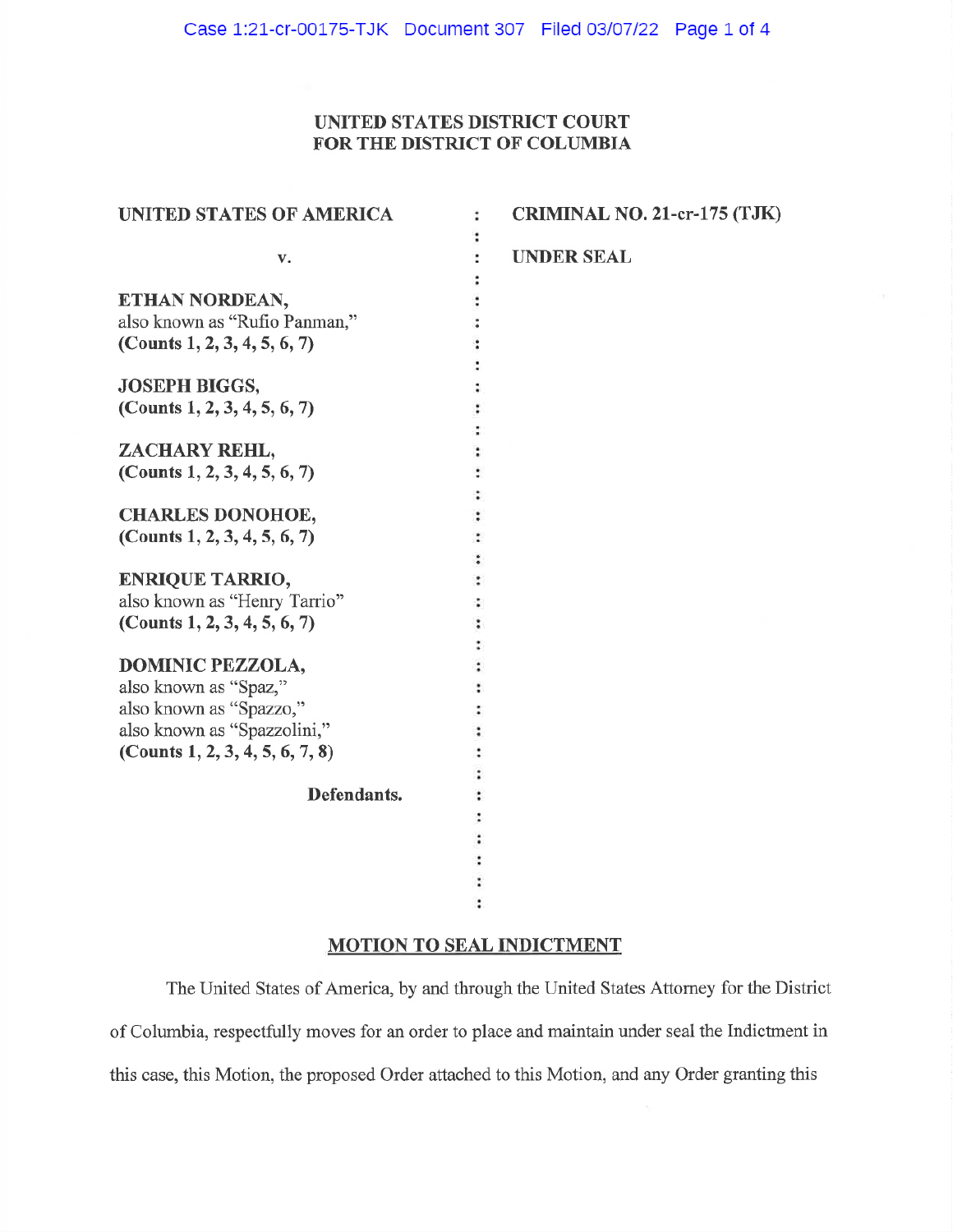#### Case 1:21-cr-00175-TJK Document<sub>e</sub>307 Filed 03/07/22 Page 2 of 4

UNITED STATES DISTRICT COURT FOR THE DISTRICT OF COLUMBIA UNITED STATES OF AMERICA: CRIMINAL NO. 21-cr-175 (TJK): V. UNDER SEAL: > ETHAN NORDEAN, also known as "Rufio Panman," (Counts 1, 2, 3, 4, 5, 6, 7)::: JOSEPH BIGGS, (Counts 1, 2, 3, 4, 5, 6, 7) ZACHARY REHL, (Counts 1, 2, 3, 4, 5, 6, 7) CHARLES DONOHOE, (Counts 1, 2, 3, 4, 5, 6, 7) ENRIQUE TARRIO, also known as "Henry Tarrio" (Counts 1, 2, 3, 4, 5, 6, 7) DOMINIC PEZZOLA, also known as "Spaz," also known as "Spazzo," also known as "Spazzolini," (Counts 1, 2, 3, 4, 5, 6, 7, 8) Defendants. MOTION TO SEAL INDICTMENT The United States of America, by and through the United States Attorney for the District of Columbia, respectfully moves for an order to place and maintain under seal the Indictment in this case, this Motion, the proposed Order attached to this Motion] and any Order granting this motion. In support thereof, the Government states as follows: 1. Qn March, 10, 2021, the Grand Jury returned the First Superseding Indictment in case 21-cr-175 (TJK) charging the following four defendants: Ethan Nordea, Joseph Biggs, Zachary Rehl, and Charles Donohoe. 2. Today, the લુ<del>ંઈ∀ઇI</del>Tment is filing a SedઇIrcSdyperseuncg Indictment, charging these same four defendants, plus two additional defendants – Dominic Pezzola, who separately charged in a related case pending before this Court (21-cr-52- TJK), and Enrique Tarrio, the national Chairman of the Proud Boys on January 6, 2021. Upon presentment on this new indictment, the government will move to dismiss the charges against Pezzola in 21-cr-252 (TJK). 3. Briefly, the new indictment charges all six defendants with conspiring to obstruct an official proceeding, in samation of defensionss, 1512(k); vorddily obstructing an afficial proceeding Pezzolation of d&ebarat \$1508(c) ged (2); obstruction of law enforcement during a civil disorder, in violation of 18 U.S.C. § 231(a)(3); and Destruction of Government Property, in violation of 18 U.S.C. § 1361. Some of the defendants are also facing other related charges. 4. Today, the government is applying for an arrest warrant for the newly indicted defendant, Enrique Tarrio. 5. On Friday and today, the government applied for warrants to execute searches of the residences and persons of two coconspirators in 22-sw-50 and 22-sw-51. Those warrants will be executed in two different jurisdictions (Carlisle, PA, and Belmont, NC). These search warrants are also sealed pending execution. 2 6. The Second Superseding Indictment should remain sealed so that Tarrio and his two co-conspirators are not alerted g to the existence of this ved to denturial Tacio has peen arrested and the related search warrants, have been executed. 7. The public disclosure of this indictment may therefore affect the integrity of investigation by causing alleged conspirato<u>rs and witnesses to destroy</u> evidence and/or hinder the ability of the government to safely, locate and arrest Tarrio and locate and search his two co- conspirators - who reside in different states and who are alleged in the indictment to have advocated for the use of force to obstruct the certification of the Electoral College wote. Thus, a sealing order i<del>n</del> necessary to avoid hindering the ongoing investigation in this matter. 8. Although there is a presumption of access to court proceedings, this presumption can be overridden if "(1) closure serves a compelling interest; (2) there is a substantial probability that, in the absence of closure, this  $P$  compelling interest would be harmed; and (3) there are no alternatives tror losure that would adequately implect  $\mathrm{vol}$ the compelling interest." Washington Post v. Robinson, 935 F.2d 282, 288, 290 (D.C. Cir. 1999) (internal citation and quotation omitted). 9. In this matter, the United States has a compelling interest in preserving the integrity of its investigation, arresting Tarrio, and searching the residences and persons of his co- conspirators. A limited sealing order ensuring that filings related to the indictments are not accessible from the court's public files, for a vistlattiperiod of time, Schafowy tail Sen to serve a compelling interest. 148. Furthermore, the United States respectfully submits that complying with the normal notice requirements of Washington Post would defeat the purpose of the motion to seal. Persons who know the criminal justice system also know that docketing a motion to seal an indictment? In 3 a resulting sealing order, means that a defendant is charged with a lonne and the dicted United States a intends to arrest him. Thus, if this motion or a sealing order were to become public, it would be t**he same** aթ making public any of the three indictments. 11. The United States theref proposes that the Second Superseding Indictment be unsealed upon the government's written notification to the Court after Tarrio is taken into custody and the related search warrants are executed upon his co-conspirators—i.e., when law enforcement has defermined that the investigative dang, sthet you have countined appyled adve been appropriately religede. WHEREFORE, the United States respectfully requests that this Court issue an Order > directing that the Clerk of the Court place and maintain under seal, until the arrest warrant for Enrique Tarrio has been executed, the Indictment in this case, the Arrest Warrant for Enrique Tarrio, this Motion, the proposed Order attached to this Motion, and any Order granting this motion. Respectfully submitted, MATTHEW M. GRAVES ACTING UNITED STATES ATTORNEY By: // Gason MeCullough JASON B.A. MCCULLOUGH Assistant United States Attorney DC Bar No. 998006; NY Bar No. 4544953 555 4th Street, N.W. Washington, D.C. 20001 (202) 252-7233 jason.mccullough2@usdoj.gov 4<br>are also sealed pending execution.

 $\overline{2}$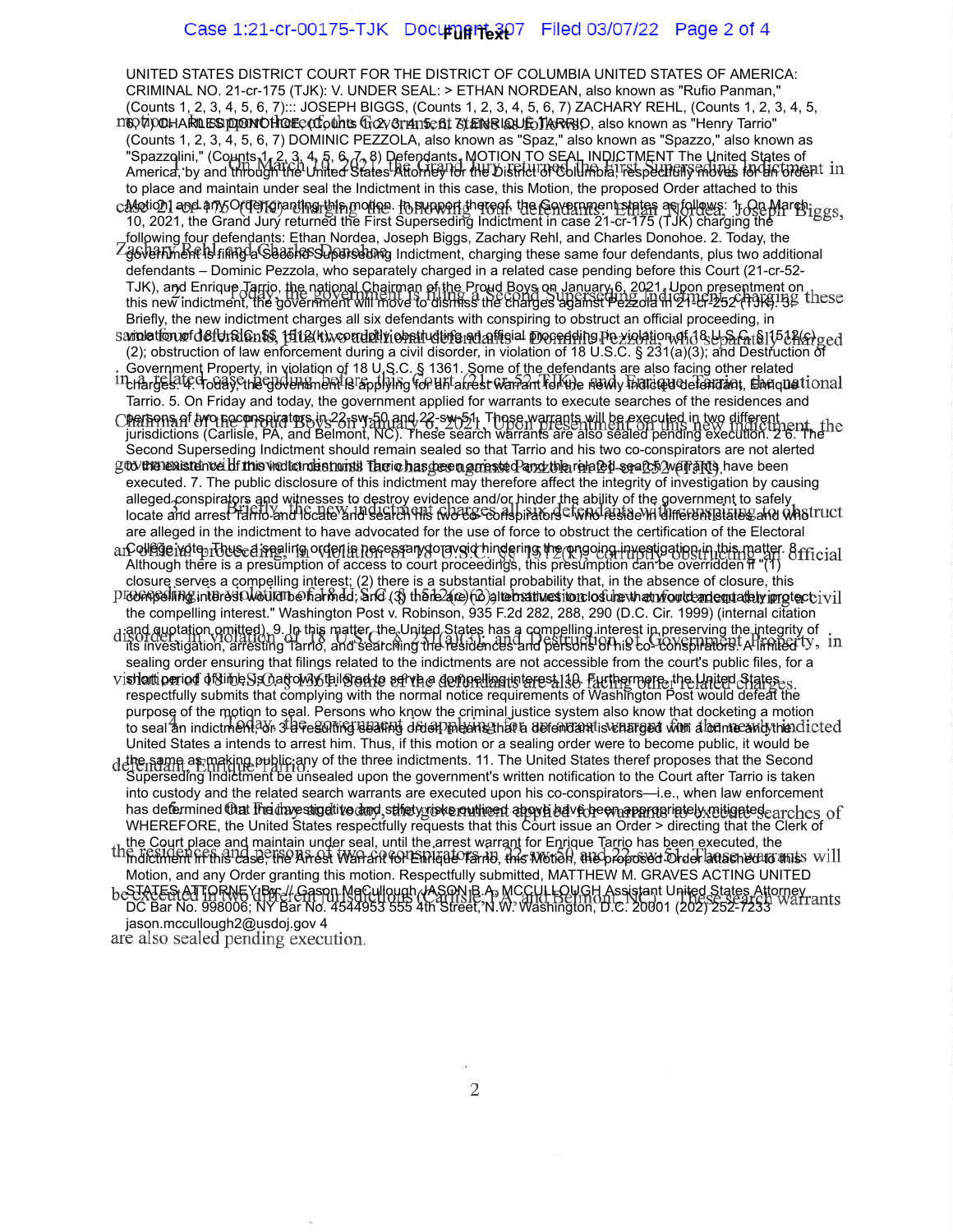#### Case 1:21-cr-00175-TJK Document 307 Filed 03/07/22 Page 3 of 4

6. The Second Superseding Indictment should remain sealed so that Tarrio and his two co-conspirators are not alerted to the existence of this indictment until Tarrio has been arrested and the related search warrants have been executed.

The public disclosure of this indictment may therefore affect the integrity of the 7. investigation by causing alleged conspirators and witnesses to destroy evidence and/or hinder the ability of the government to safely locate and arrest Tarrio and locate and search his two coconspirators – who reside in different states and who are alleged in the indictment to have advocated for the use of force to obstruct the certification of the Electoral College vote. Thus, a sealing order is necessary to avoid hindering the ongoing investigation in this matter.

8. Although there is a presumption of access to court proceedings, this presumption can be overridden if "(1) closure serves a compelling interest; (2) there is a substantial probability that, in the absence of closure, this compelling interest would be harmed; and (3) there are no alternatives to closure that would adequately protect the compelling interest." Washington Post v. Robinson, 935 F.2d 282, 288, 290 (D.C. Cir. 1999) (internal citation and quotation omitted).

9. In this matter, the United States has a compelling interest in preserving the integrity of its investigation, arresting Tarrio, and searching the residences and persons of his coconspirators. A limited sealing order ensuring that filings related to the indictments are not accessible from the court's public files, for a short period of time, is narrowly tailored to serve a compelling interest.

10. Furthermore, the United States respectfully submits that complying with the normal notice requirements of Washington Post would defeat the purpose of the motion to seal. Persons who know the criminal justice system also know that docketing a motion to seal an indictment, or

3